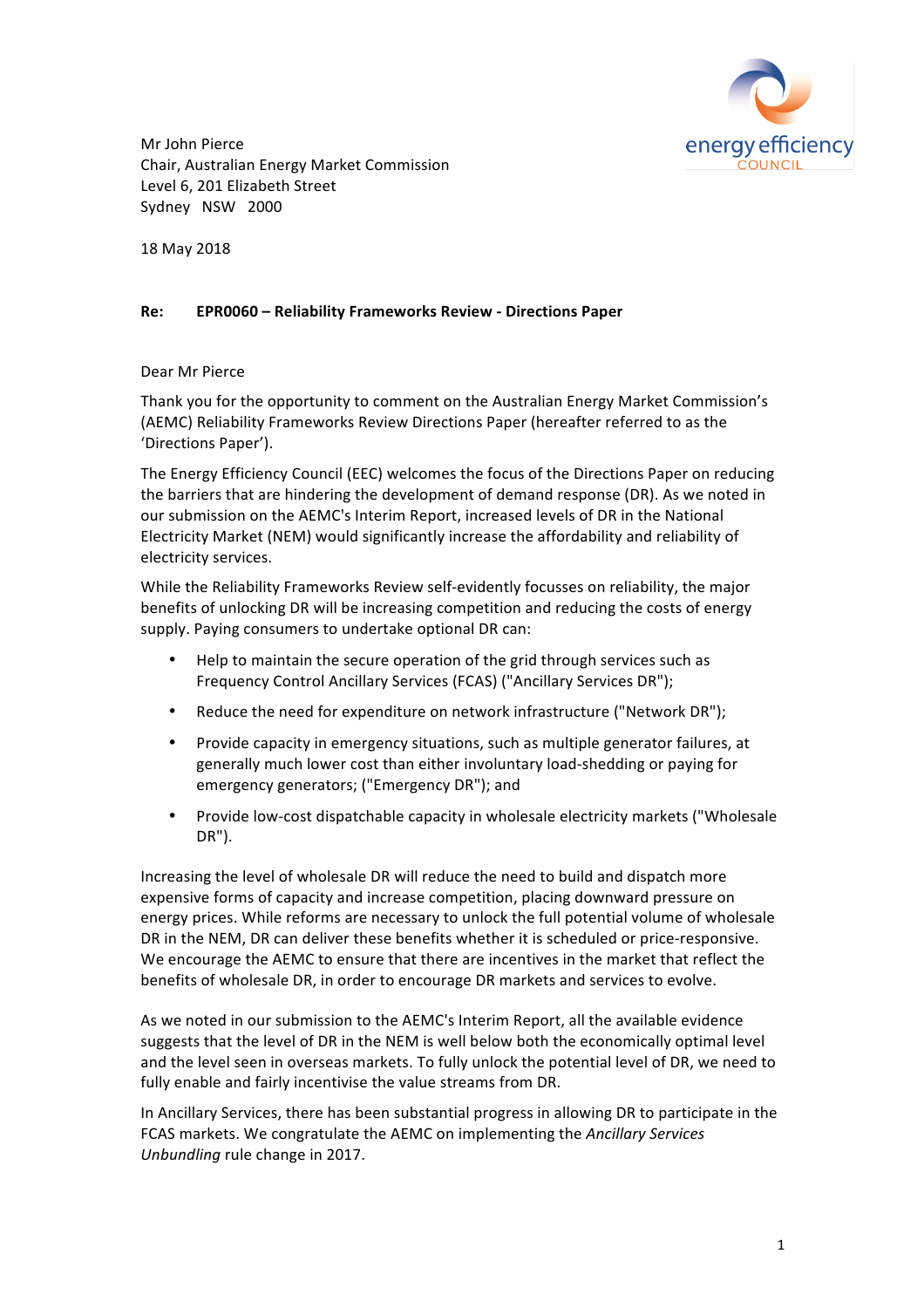In the Network DR category, the Demand Management Incentive Scheme (DMIS) will substantially improve the incentive for network service providers to use DR to reduce expenditure on the network. We look forward to seeing networks using DMIS for this exact purpose.

Finally, in the Emergency DR, AEMO and ARENA's recent RERT procurements demonstrate that hundreds of MW of latent dispatchable DR capability exist in the NEM and can mobilise quickly and at low cost. 

While there is more to do in Ancillary Services, Network DR and Emergency DR, recent reforms and off market programs have resulted in fledging growth in DR in all these areas.

However, almost no progress has been made to address the barriers to wholesale DR, with the result that the wholesale market is still dominated by supply-side resources. We believe unlocking the potential for wholesale DR to be a critical priority. In considering how to enable this, we encourage the AEMC to ensure that any reforms that focus on Wholesale DR also create the opportunity for these participants (or intermediaries) to sell these services into all existing and emerging markets for DR services.

The majority of our submission (pages 5-6) focuses on wholesale DR as this is the highest priority for the EEC out of the issues covered in the paper. In wholesale DR, the EEC supports the AEMC investigating Option 1<sup>"</sup>transferring the value of the wholesale demand response *from* the existing FRMP to the aggregator", although we recommend that as part of this the AEMC should consider how energy users could directly sell DR into the wholesale energy market.

As we noted in our previous submission, the rapid development of a mechanism to facilitate wholesale DR is essential to rebuild trust in the governance of the NEM. Very little progress has been made to improve demand side participation in the NEM in the 16 years since the Parer Review. We believe that if the rate of reform does not increase, governments and stakeholders will pursue other avenues to reform electricity markets, either through the Energy Security Board or state-based interventions that risk fragmenting the NEM.

The EEC looks forward to continuing to work with the AEMC on its Reliability Frameworks Review. For further information please contact me on rob.murray-leach@eec.org.au or 0414 065 556.

Yours sincerely

Rob Murray-Leach Head of Policy Energy Efficiency Council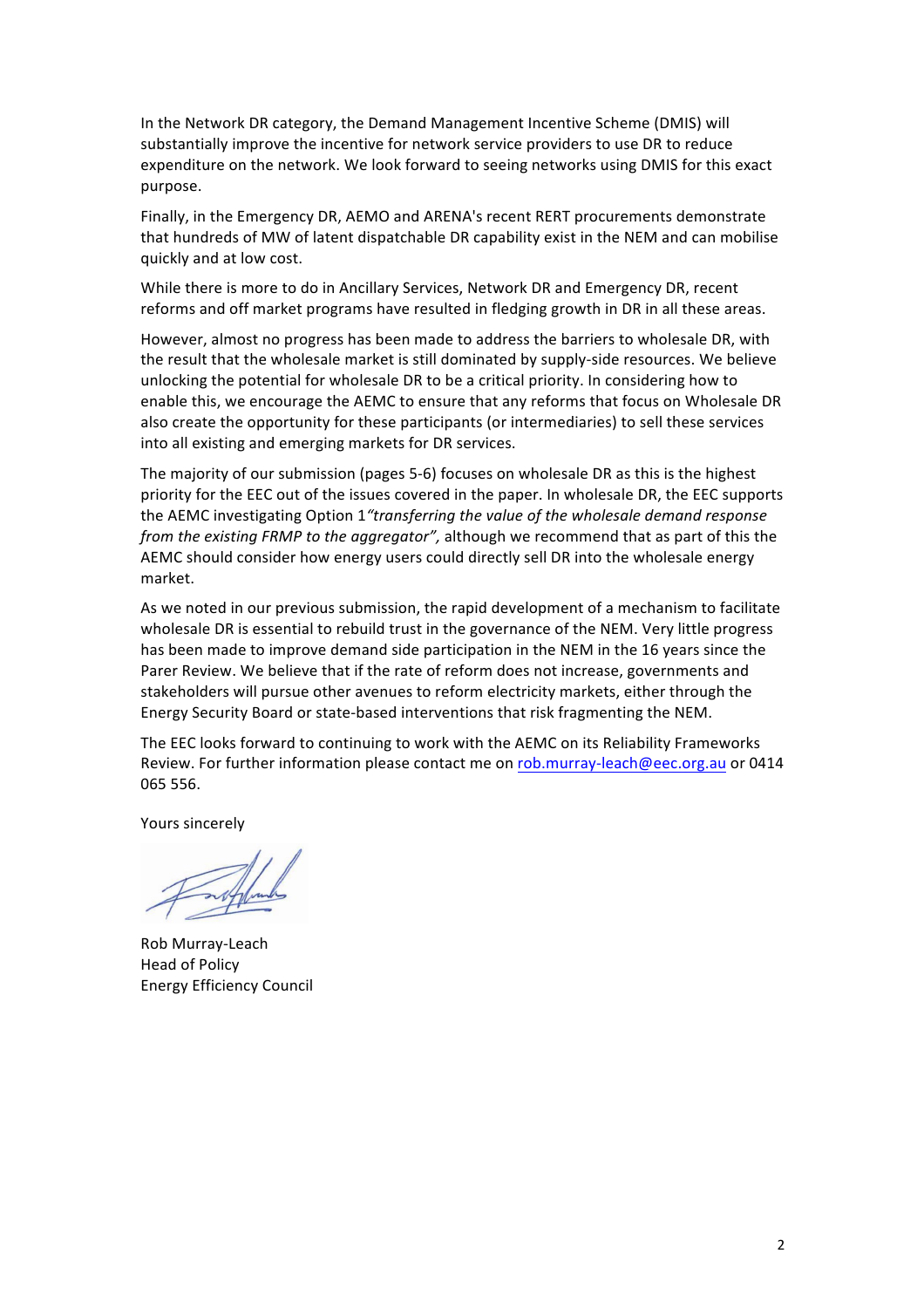

**Energy Efficiency Council submission to the Reliability Frameworks Review Directions Paper**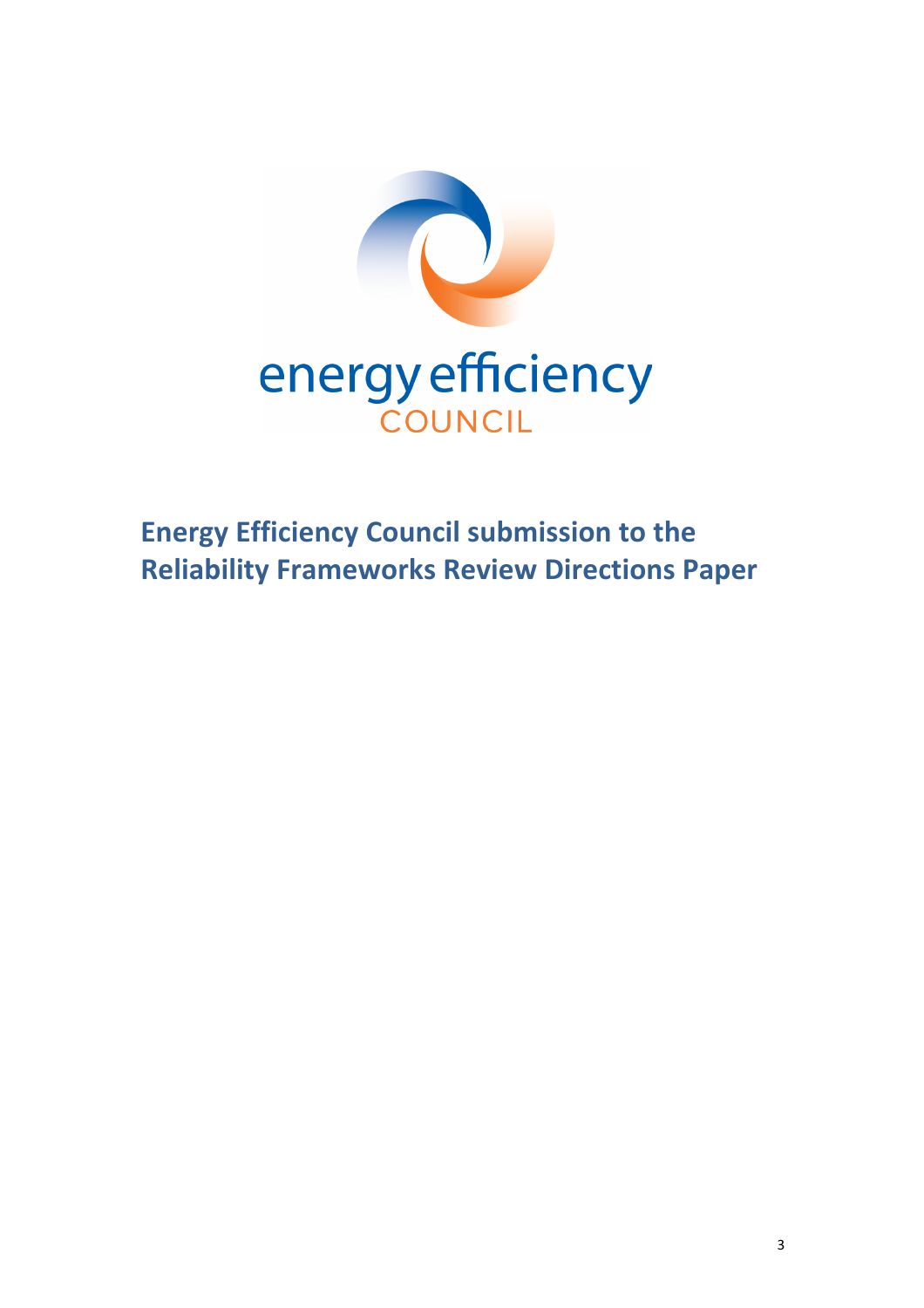## **Table of Contents**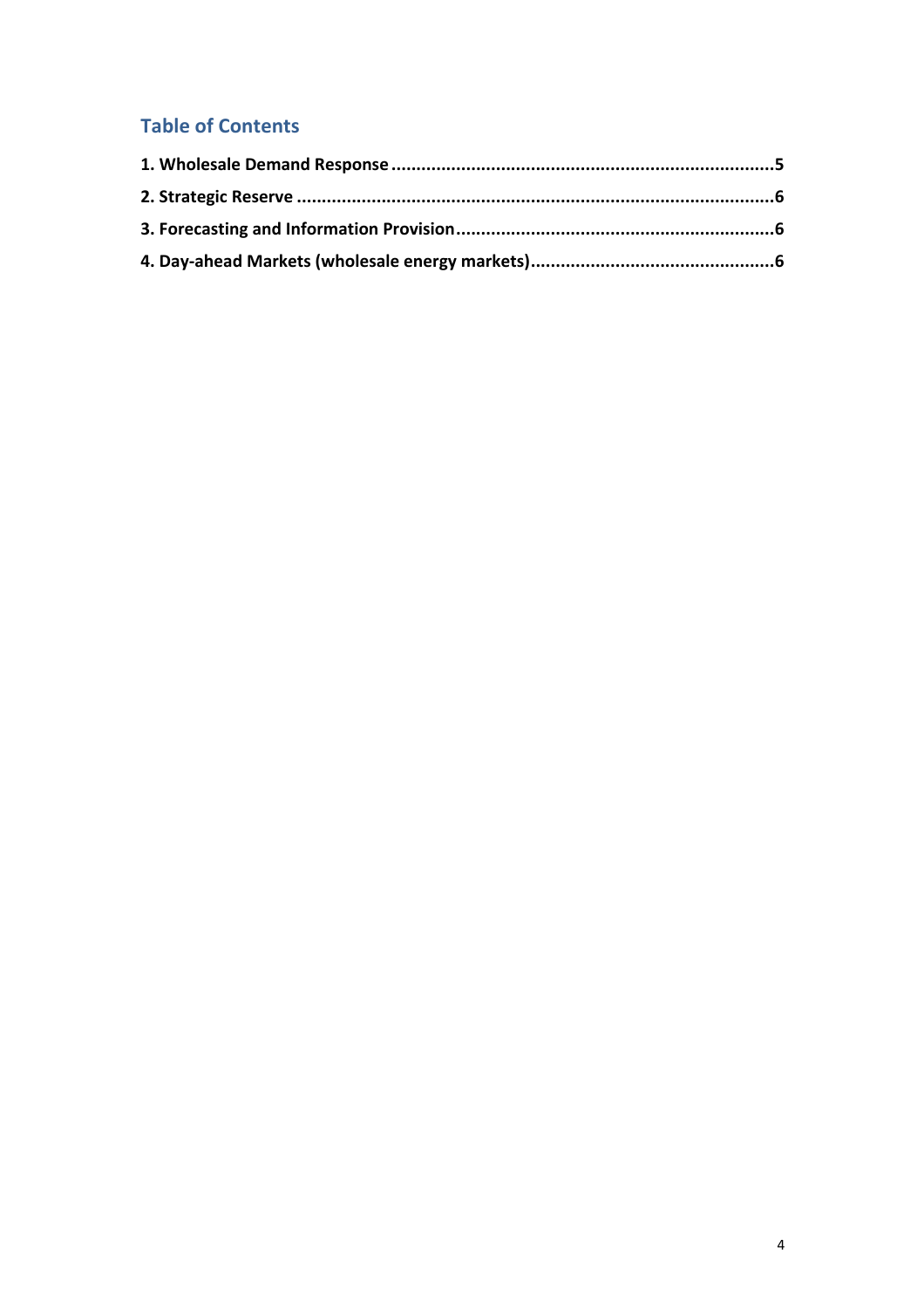### **1. Wholesale Demand Response**

The EEC welcomes the efforts made by the AEMC to investigate the barriers to DR in wholesale energy markets. The EEC:

- **Reaffirms** our position that the current level of DR in wholesale energy markets is sub-optimal. Facilitating more DR should:
	- $\circ$  Allow increased transparency and visibility of DR capacity and dispatch;
	- $\circ$  Enable consumers to have greater choice in their consumption decisions;
	- $\circ$  Reduce the wholesale electricity price by avoiding the construction and dispatch of more expensive forms of capacity;
	- o Increase competition; and
	- $\circ$  Increase the supply of market traded risk management products, putting downward pressure on market prices, and supporting reliability under the proposed National Energy Guarantee (NEG).
- **Supports** the analysis in the Directions Paper that suggests that there are significant practical barriers to wholesale DR. The core barrier is that consumers are required to either be exposed to the spot market price or depend on their retailer offering an attractive DR product. This is problematic, because:
	- $\circ$  Some retailers may not have or see incentives to offer DR products to customers, and some gentailers could have effective incentives to actively suppress DR;
	- $\circ$  There is a mismatch in duration between energy retail contracts and DR contracts: and
	- $\circ$  The lack of competition for demand-response service provision results in many consumers not being offered attractive DR offers.
- **Supports** the AEMC investigating the option of "transferring the value of the wholesale demand response from the existing FRMP to the aggregator."(The AEMC's "Option 1"). This option would partially address the barriers identified above and support the emergence of an increasingly competitive market for DR services. While aggregators (including retailers) are likely to be in the best position to unlock the potential for DR, the AEMC should also investigate options that would allow consumers to sell DR services directly into the wholesale energy market – that is, the framework should cater for the possibility that a consumer might prefer to selfmanage their own wholesale DR participation, instead of being required to use an intermediary like a retailer or an aggregator.
- **Does not have a position** on the option floated by the AEMC to "Transferring spot *market responsibility for demand responsive load from the existing FRMP to an aggregator"*, but note that Option 1 (above) appears to be more effective than this option.
- **Does not recommend** the option floated by the AEMC to "[provide] additional *incentives for retailers to offer demand response products."* This proposal would not address any of the barriers noted above, and would potentially increase costs for non-participating consumers.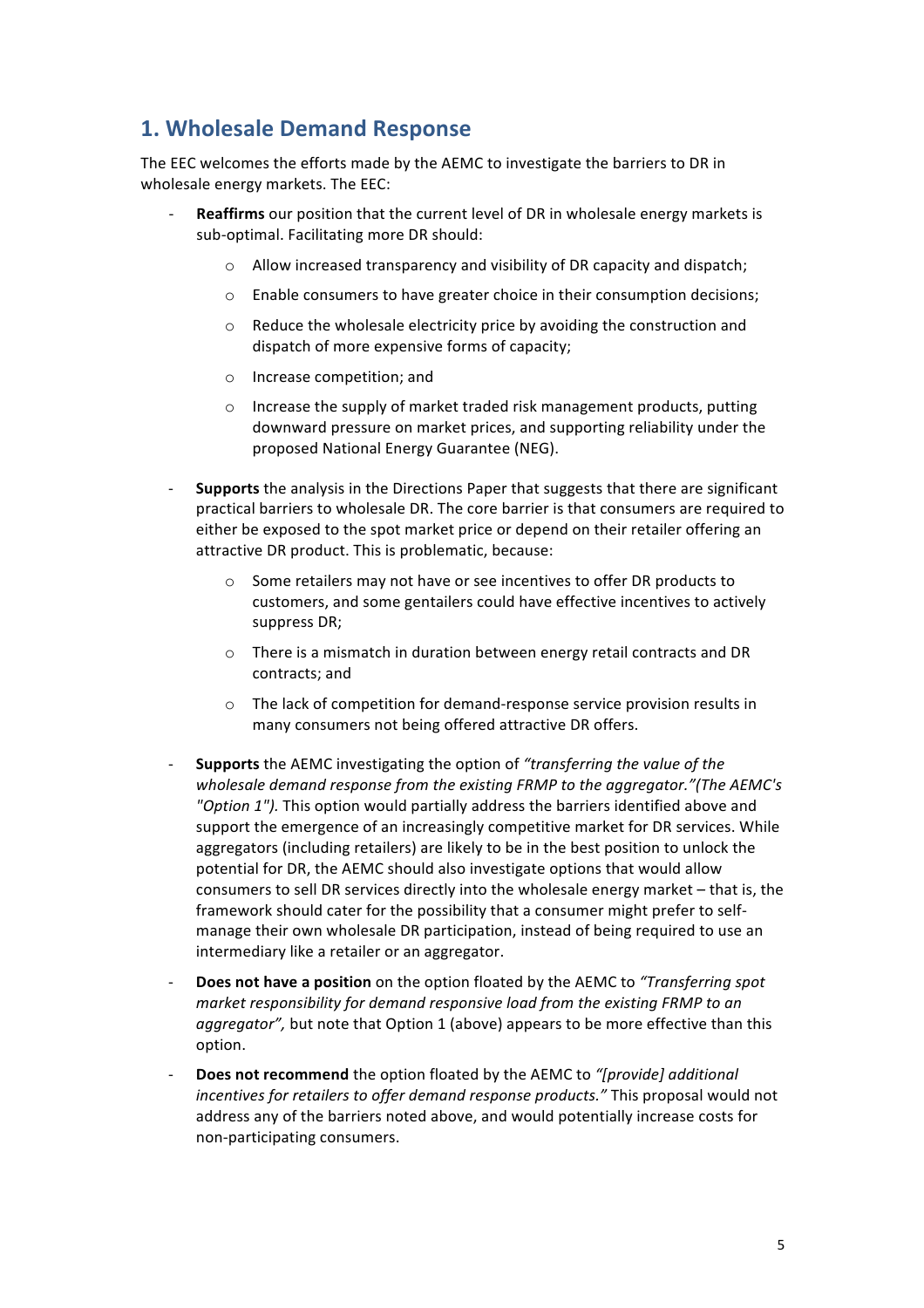The EEC looks forward to working with the AEMC as it investigates the option of "transferring the value of the wholesale demand response from the existing FRMP to the *aggregator."* We believe that this option would deliver significant benefits to consumers, both in the emergence of more competitive aggregation services but also a greater range of DR services offered by existing electricity retailers.

# **2. Strategic Reserve**

The EEC supports the AEMC's decision to progress a strategic reserve for emergency situations through two Rule Changes to the Reliability and Emergency Reserve Trader (RERT). We look forward to working through the many detailed issues that need to be considered as part of the two Rule Changes. Based on the discussion and information available to date, our preliminary positions are that the EEC:

- Supports allowing the Australian Energy Market Operator (AEMO) more lead-time to procure capacity under RERT. This will significantly improve the effectiveness and lower the cost of RERT:
- Supports increased transparency and standardisation in RERT contracts; and
- Notes that careful consideration needs to be given on the size of payments for availability (given upfront) and dispatch (only if a resource deploys).

## **3. Forecasting and Information Provision**

The EEC does not have positions at this time on the specific measures canvassed by the AEMC's Direction Paper on forecasting and information. However, the EEC agrees that more accurate forecasting and information provision will address imperfect information and information asymmetry and encourage more optimal use of demand-side resources.

## **4. Day-ahead Markets (wholesale energy markets)**

The EEC does not have a position on day-ahead markets at this time, and cannot form a position on the suitability of day-ahead markets without more information on proposed models for a market, how it would interact with various aspects of the wholesale electricity market and the impact on energy users and market participants. However, there are a number of points that we can contribute:

Providing energy users with more lead-time to deploy DR will, all else being equal, unlock a greater quantum of DR. While some forms of automated DR can respond rapidly to shortterm price signals, other forms of DR require more notice. Some energy users have indicated that the move from 30-minute to 5-minute settlement in the wholesale energy market will result in some energy users reducing their deployment of wholesale DR. We note that this issue is complicated, as the move to 5-minute settlement may provide higher prices for fastacting DR.

If the wholesale market provides more effective incentives for retailers, aggregators and other parties to encourage DR (see pages 5-6), services are likely to emerge that provide energy users with sufficient notice and incentives to deploy DR even in the absence of dayahead markets. For example, if a retailer or aggregator receives the full value of DR deployment and has sufficient information on likely future demand and supply, they could offer energy users a modest price to dispatch DR the day before they are needed. If wholesale prices on the day are at or above the level that is expected then the retailer or aggregator will make a profit, if they are below expected they will make a loss.